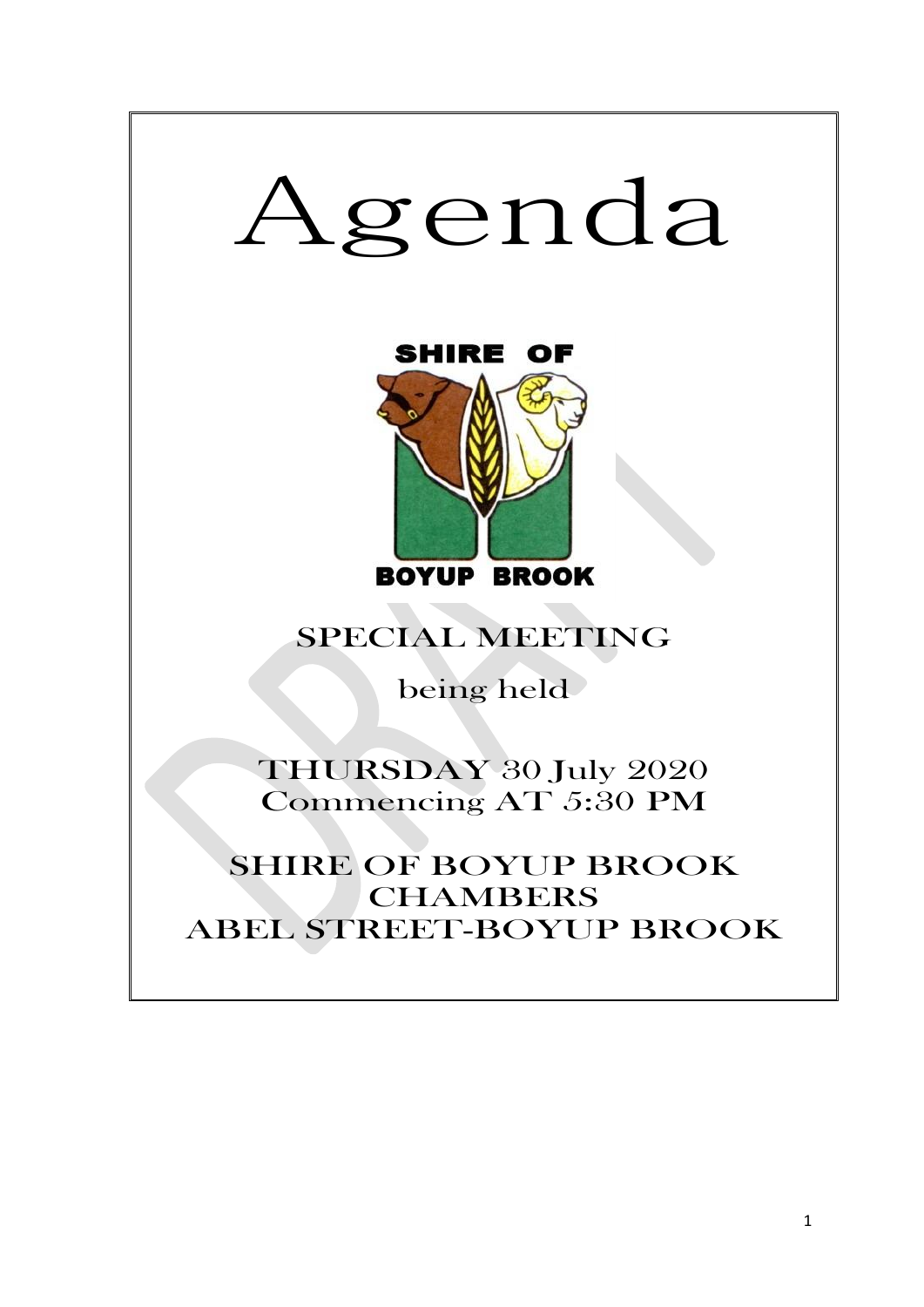# **TABLE OF CONTENTS**

| 3 <sup>1</sup>          | BUSHFIRE BRIGADE REQUEST SUPPORT FOR SLIP-ON UNITS  4 |  |  |
|-------------------------|-------------------------------------------------------|--|--|
|                         |                                                       |  |  |
| $\overline{\mathbf{4}}$ | <b>BIOSECURITY POSITION</b>                           |  |  |
|                         |                                                       |  |  |
| 5                       |                                                       |  |  |
|                         | 5.1                                                   |  |  |
| 6                       |                                                       |  |  |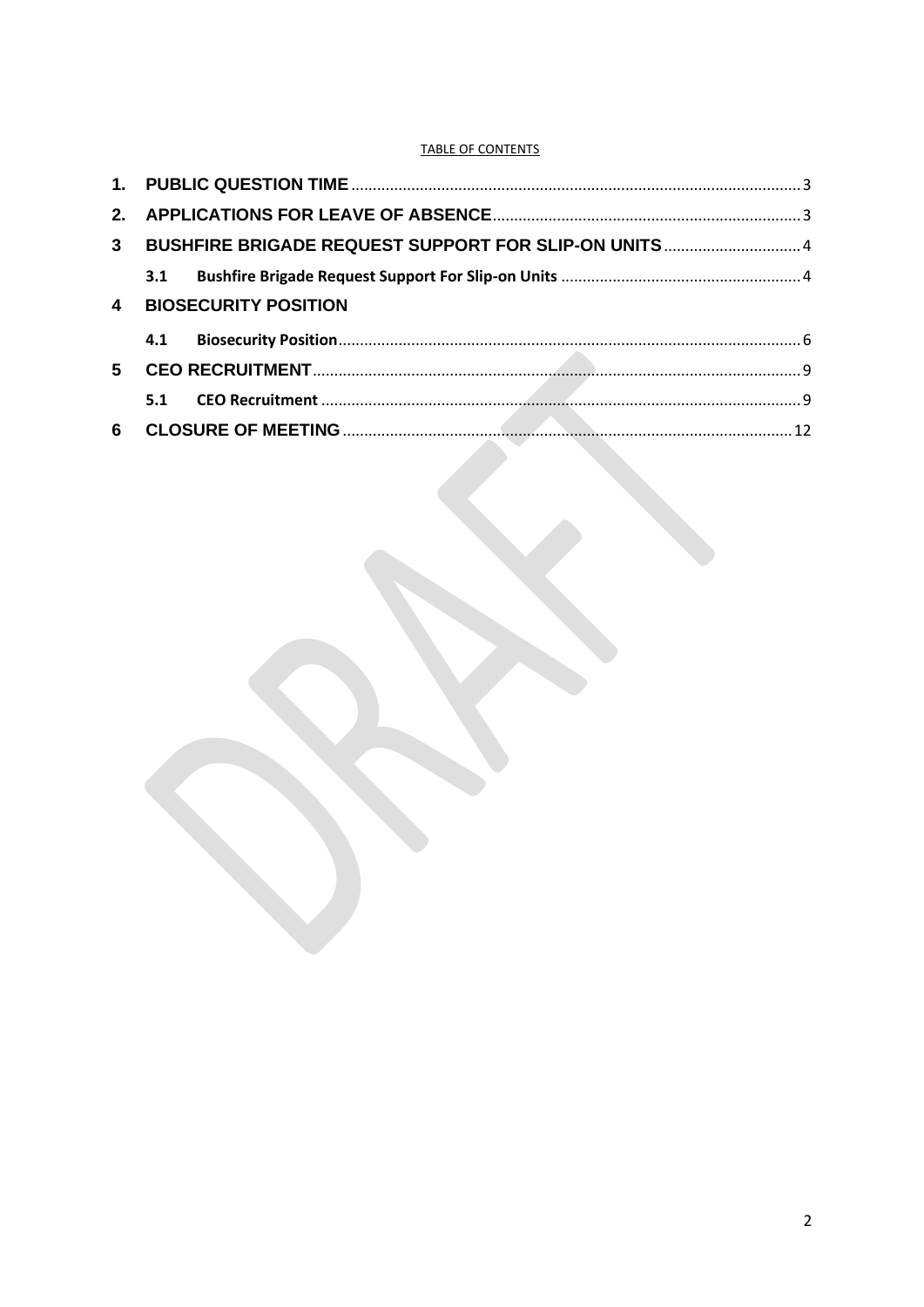# **1. RECORD OF ATTENDANCE/APOLOGIES/LEAVE OF ABSENCE PREVIOUSLY APPROVED**

# 1.1 **Attendance**

- Cr R Walker- Shire President Cr S Alexander Cr P Kaltenrieder Cr K Moir Cr A Price Cr H O'Connell Cr T Oversby
- STAFF: Mr Peter Dittrich (Acting CEO) Ms Vanessa Crispe (Coordinator Works Projects Assets) Ms Heather Aldridge (Acting Executive Assistant)
- 1.2 Apologies
- 1.3 Leave of Absence
- <span id="page-2-0"></span>**1. PUBLIC QUESTION TIME** Nil as Special Meeting
- <span id="page-2-1"></span>

# **2. APPLICATIONS FOR LEAVE OF ABSENCE**

Nil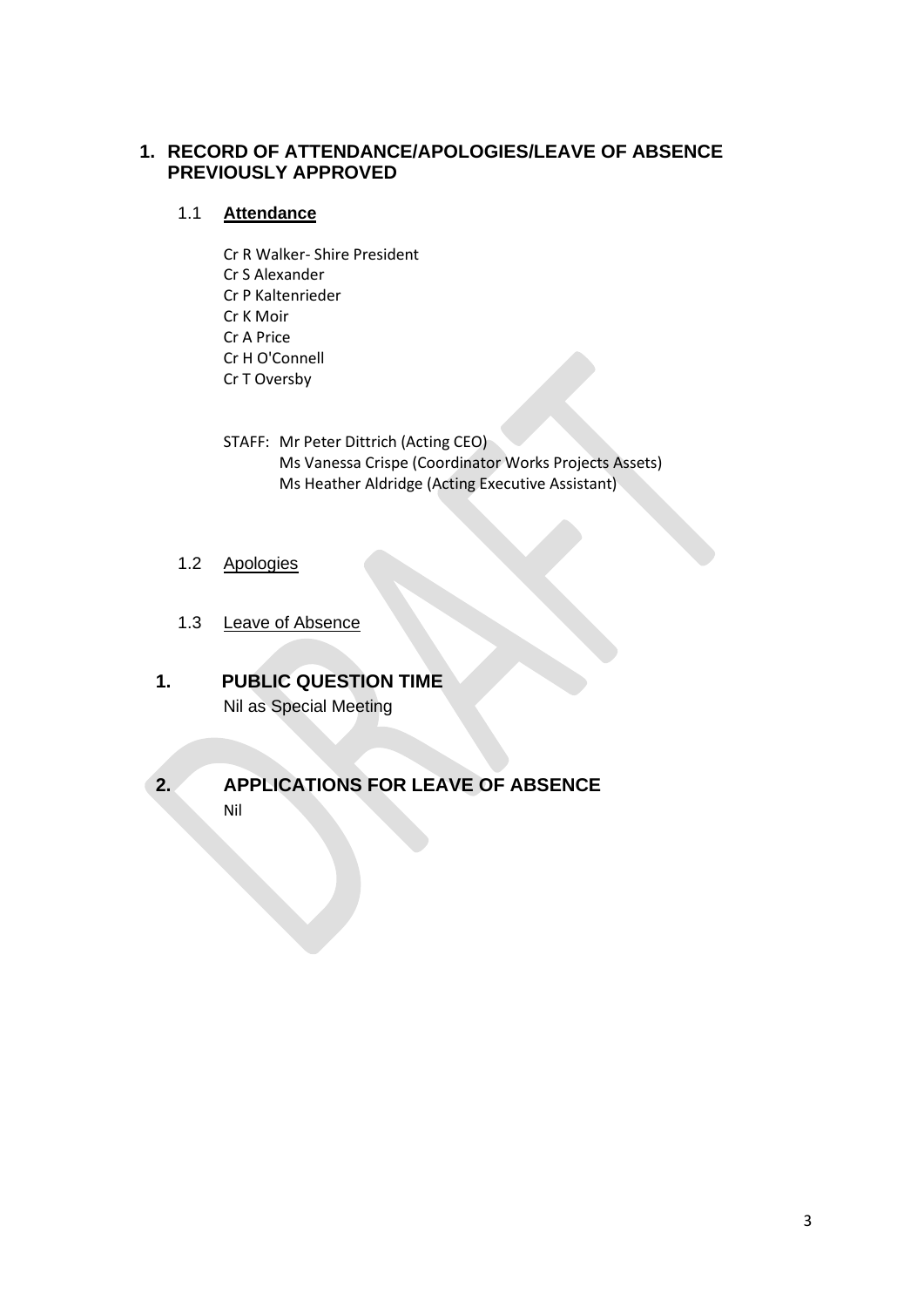# <span id="page-3-0"></span>**3 BUSHFIRE BRIGADE REQUEST SUPPORT FOR SLIP-ON UNITS**

<span id="page-3-1"></span>**3.1 Bushfire Brigade Request Support for Slip-on Units**

# Applicant: Applicant: Bushfire Advisory Committee File: Disclosure of Officer Interest: None Date: 23 July 2020 Author: Daly Winter – Community Emergency Regulation Manager Authorizing Officer: Peter Dittrich – Acting CEO Attachments: Copy of unconfirmed minutes of the 23 June 2020, Bush Fire Advisory Committee meeting previously distributed. \_\_\_\_\_\_\_\_\_\_\_\_\_\_\_\_\_\_\_\_\_\_\_\_\_\_\_\_\_\_\_\_\_\_\_\_\_\_\_\_\_\_\_\_\_\_\_\_\_\_\_\_\_\_\_\_\_\_\_\_\_\_\_\_\_

## **SUMMARY**

At the last meeting of the Shire of Boyup Brook Bush Fire Advisory Committee a couple of recommendations were passed at the meeting regarding funding of Slip-on firefighting units.

Currently the Local Government Grants Scheme (LGGS) which is administered by the Department of Fire and Emergency Services (DFES) does not support the funding for slip-on units as an allowable item.

Our local Bush Fire Advisory Committee (BFAC) has recommended to Council that a formal request be made to DFES to now permit the LGGS to fund slip-on units for all Local Governments. The BFAC has also recommended that the Shire of Boyup Brook seek letters of support from other Local Government to add weight to our request to DFES.

# **BACKGROUND**

The author has been led to believe, from anecdotal information provided by Mr Peter Raykos, from DFES that some time ago an accident which involved the use of a slip-on unit resulted in the death of a fire fighter. This accident was reviewed by the Coroner and that the findings of the Coroner proportion some level of fault to the use of the slip-on unit which led to the death. Again, from anecdotal information provided it is believed that this related to the way the slipon unit was secured to the back of the fire vehicle. At some point following that enquiry, DFES stopped the funding which allowed slip-on units to be purchased as a legitimate item under the LGGS scheme.

In the Local Government Grants Scheme Grant Manual for 2011/12 it stated, "Slip-on units are not an eligible item as they are subject to an alternative grants programme:" In the LGGS Grant Manual for 2014/15 this was simply listed as an - Ineligible Expenditure item.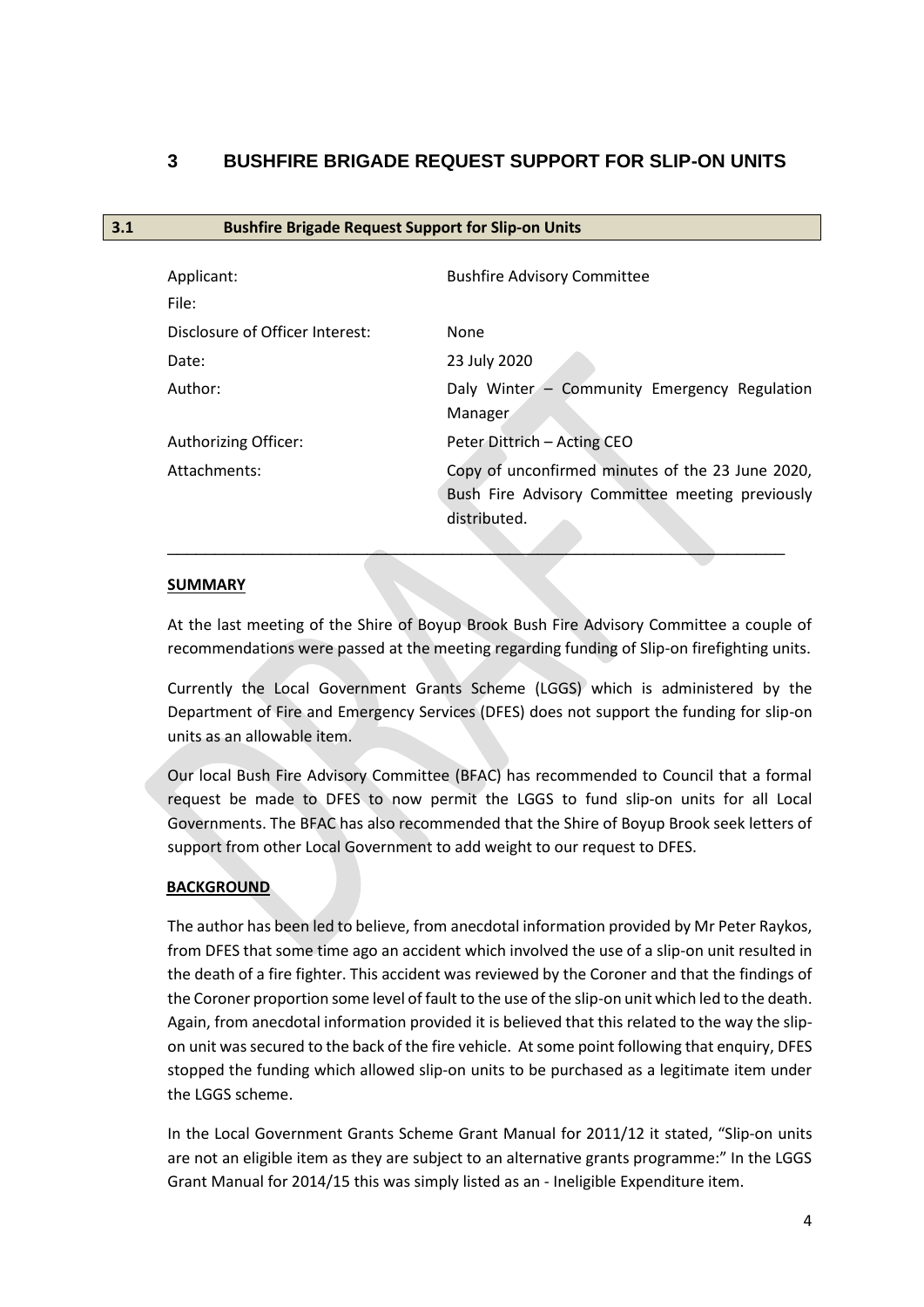At the Bush Fire Advisory Committee Meeting held 23 June 2020 the following motions were passed.

- **That the Boyup Brook Bush Fire Advisory Committee recommend to Council that the Shire of Boyup Brook seek support letters from other Shires regarding the Emergency Services Levy funding for Slip on Units for Brigades.**
- **That the Boyup Brook Bush Fire Advisory Committee recommend to Council that a formal request be made from the Shire of Boyup Brook to the Department of Fire and Emergency Services for the Emergency Services Levy to fund Slip on Units for all Local Government Shires.**

## **COMMENT**

Slip on units would provide our local Bush Fire brigades with a cost efficient means of providing additional firefighting capability/capacity. This would be at the expense of current safety equipment fitted to DFES supplied units e.g. Automatic Vehicle Location, Burn over and Crew Protection Etc.

Slip on units are a fraction of the cost (\$2,000 - \$6,000) of fully equipped appliances. The Shire is due for a new replacement 4.4 vehicle for the McAlinden brigade. The build cost for the new 4.4 appliance we have selected is \$569,000.00.

## **CONSULTATION**

Recommendation from the Bushfire Advisory Committee. Refer to Item 9.6 of unconfirmed minutes. The author has also consulted with Mr Peter Raykos from the Department of Fire and Emergency Services regarding background information regarding the LGGS scheme.

## **STATUTORY OBLIGATIONS**

Nil

# **POLICY IMPLICATIONS**

Nil

## **BUDGET/FINANCIAL IMPLICATIONS**

Nil

## **STRATEGIC IMPLICATIONS**

Shire of Boyup Brook Strategic Community Plan states:

Outcome: Growing Our Community Together – A place that is safe and secure.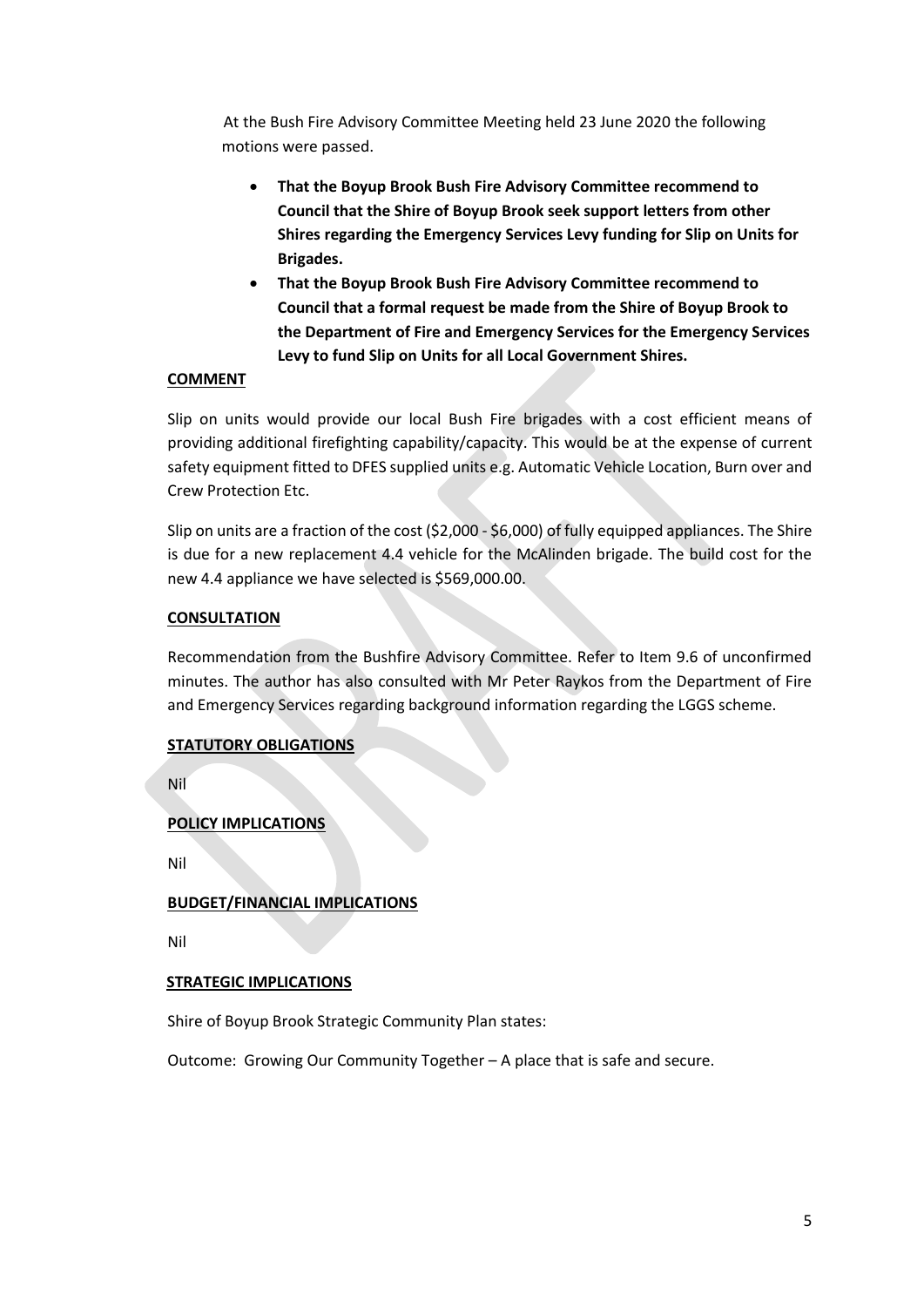#### **SUSTAINABILITY IMPLICATIONS**

- ➢ **Environmental**
- N/A
- ➢ **Economic**

N/A

➢ **Socia**l

Refer to the *Strategic Implications* section in this report.

#### **VOTING REQUIREMENTS**

Simple majority.

## **OFFICER RECOMMENDATION – ITEM 3.1**

**1. Directs the Chief Executive Officer to write to the Department of Fire and Emergency Services (in the first instance) with a request that they consider reinstating Slip-on units as an eligible expenditure item under the Local Government Grants Scheme.** 

# **4 BIOSECURITY POSITION**

<span id="page-5-0"></span>

| 4.1 | <b>Biosecurity Position</b>            |                        |
|-----|----------------------------------------|------------------------|
|     |                                        |                        |
|     | Location:                              | N/a                    |
|     | <b>Applicant:</b>                      | Mr G Aird              |
|     | File:                                  |                        |
|     | <b>Disclosure of Officer Interest:</b> | Nil                    |
|     | Date:                                  | 24 July 2020           |
|     | <b>Author:</b>                         | Peter Dittrich - A/CEO |
|     | <b>Authorizing Officer:</b>            | Peter Dittrich - A/CEO |
|     | <b>Attachments:</b>                    | Copy of Petition       |
|     |                                        |                        |

## **SUMMARY**

Mr. Aird has approached the Shire seeking support for a petition which opposes the biosecurity levy of \$40 for town blocks or \$50 for farm properties imposed on residents of Boyup Brook.

The petition states that the signatories believe the community consultation did not demonstrate support for the levy and the recent Office of State Revenue threats of legal action or a memorial over land titles, if overdue payment is not received by a certain date, is heavy handed and causing extreme angst.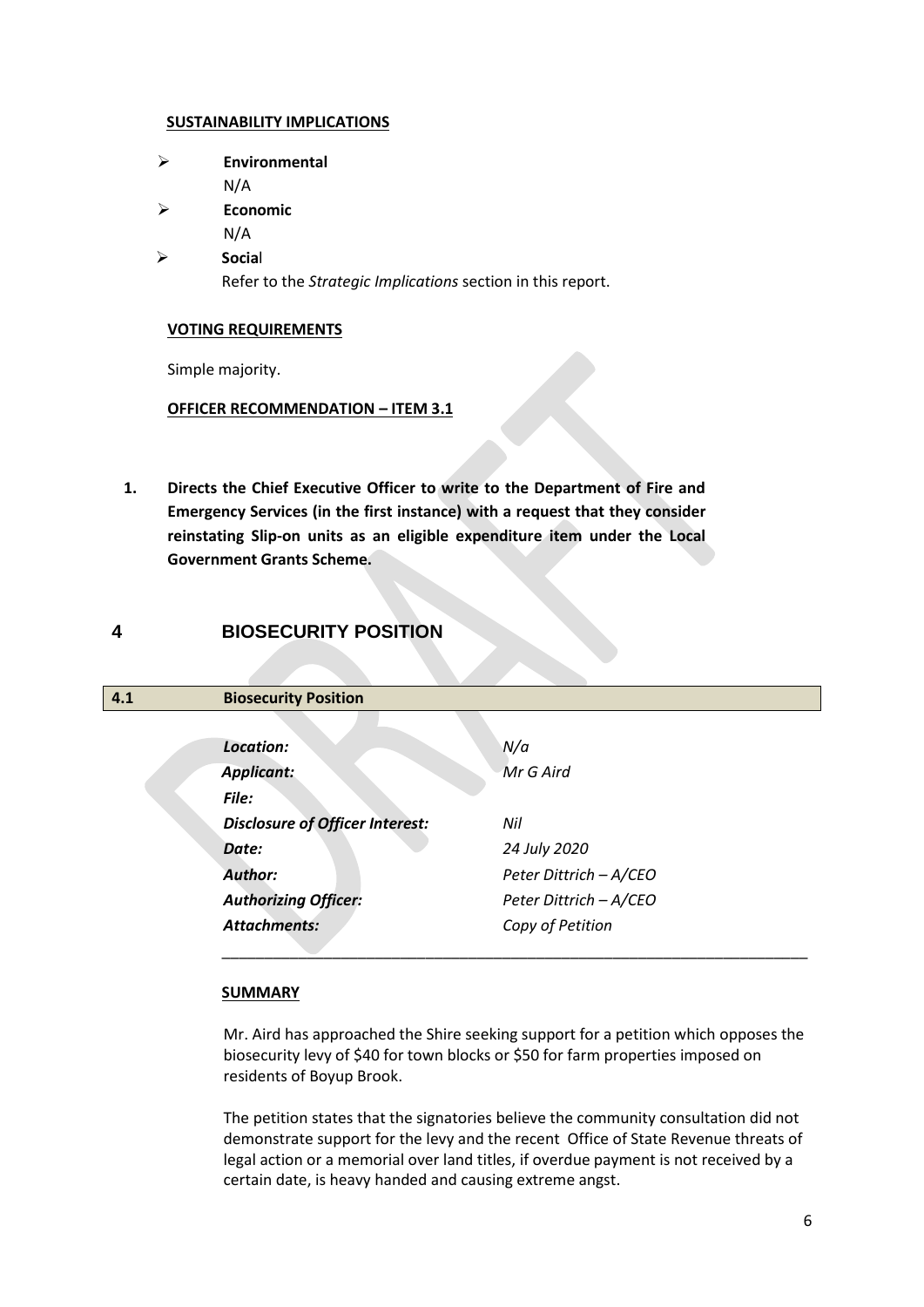It therefore asks the Legislative Council to:

• recommend the State Government withdraw the current biosecurity levy from the Shire of Boyup Brook

• initiate an enquiry and review into the outcome of community consultation and the level of support received for a biosecurity levy in the Shire

• ensure community consultation is adequate and residents are supportive of the biosecurity levy before implementation of further requests

#### **BACKGROUND**

The Shire of Boyup Brook has previously opposed the imposition of the Biosecurity Rate on the residents/ratepayers of Boyup Brook.

Council has stated its intention to continue to campaign against the imposition of the rate in its current form.

#### **COMMENT**

Council has opposed the imposition of the rate for a number of years. The current petition supports Council's current position on the matter.

#### **CONSULTATION**

Mr. G Aird

#### **STATUTORY OBLIGATIONS**

Nil

## **POLICY IMPLICATIONS**

Nil

## **BUDGET/FINANCIAL IMPLICATIONS**

Minimal cost which is able to be absorbed in the draft 2020/21 budget.

#### **STRATEGIC IMPLICATIONS**

Nil

#### **SUSTAINABILITY IMPLICATIONS**

➢ **Environmental**

There are no known significant environmental issues.

➢ **Economic**

There are no known significant economic issues.

#### ➢ **Socia**l

There are no known significant social issues.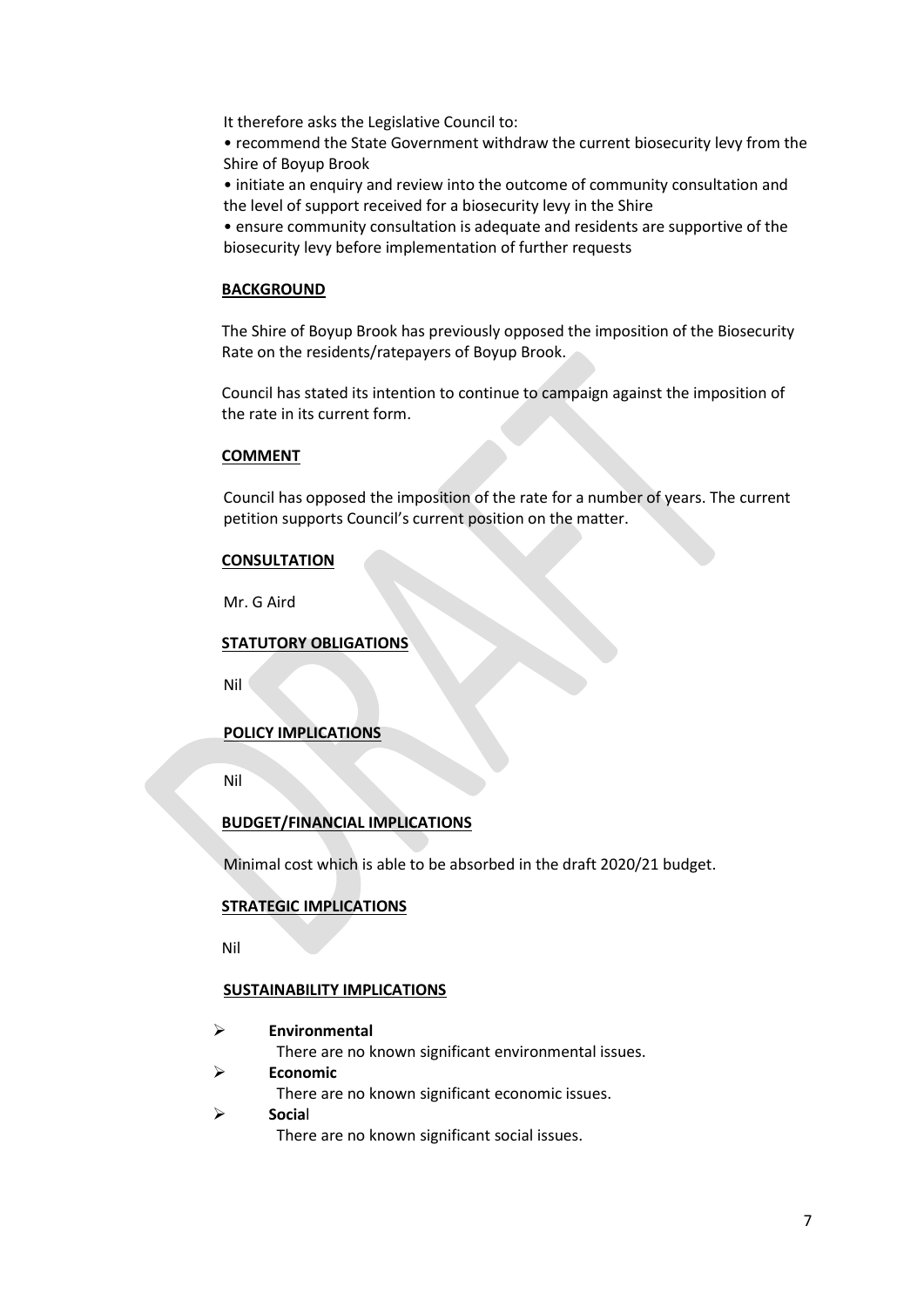## **VOTING REQUIREMENTS**

Simple majority.

# **OFFICER RECOMMENDATION ITEM – 4.1**

That Council:

- 1. Endorse the petition as being in alignment with the Council's position in relation to the Biosecurity Rate.
- 2. Lends the support of Council to the proponent by way of mail out and/or advertising to ratepayers of the Shire advising them of the petition.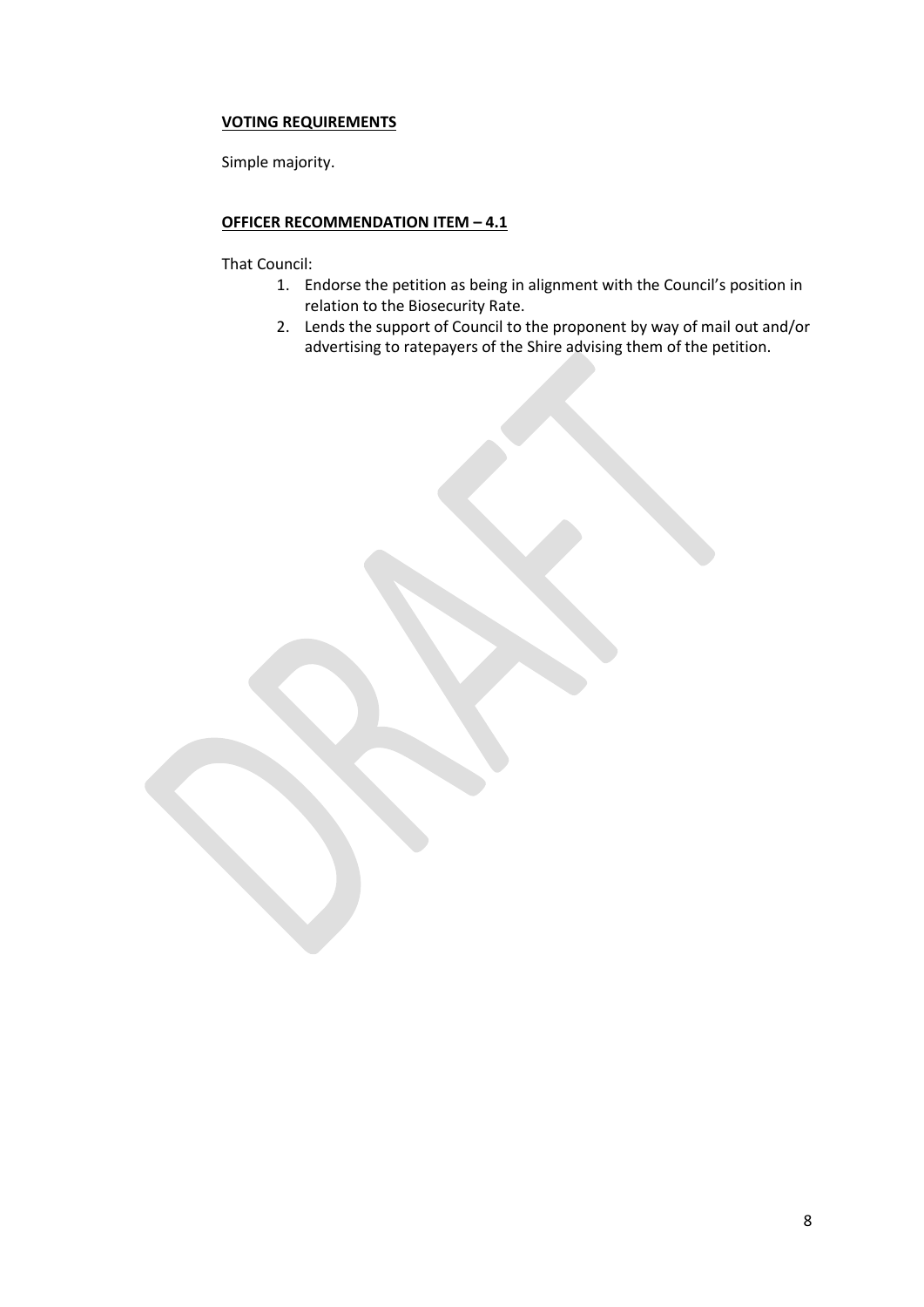# <span id="page-8-0"></span>**5 CEO RECRUITMENT**

#### <span id="page-8-1"></span>**5.1 CEO Recruitment**

| Location:                       | N/a                                     |
|---------------------------------|-----------------------------------------|
| Applicant:                      |                                         |
| File:                           |                                         |
| Disclosure of Officer Interest: | Nil                                     |
| Date:                           | 24 July 2020                            |
| Author:                         | Peter Dittrich - A/CEO                  |
| <b>Authorizing Officer:</b>     | Peter Dittrich - A/CEO                  |
| <b>Attachments:</b>             | Advertisement for CEO Recruitment       |
|                                 | Information Package for CEO Recruitment |
|                                 | Proposed Recruitment Campaign           |

#### **SUMMARY**

FitzGerald Strategies has developed a recruitment advertisement and information package for the position of Chief Executive Officer. Council is requested to endorse and authorize the advertisement, recruitment information package, and recruitment campaign as presented.

#### **BACKGROUND**

At the Special Council Meeting of the  $7<sup>th</sup>$  July 2020, FitzGerald strategies was appointed to assist in the recruitment of a Chief Executive Officer.

\_\_\_\_\_\_\_\_\_\_\_\_\_\_\_\_\_\_\_\_\_\_\_\_\_\_\_\_\_\_\_\_\_\_\_\_\_\_\_\_\_\_\_\_\_\_\_\_\_\_\_\_\_\_\_\_\_\_\_\_\_\_\_\_\_\_\_\_\_\_\_\_\_\_\_\_\_

Council is now requested to review the advertisement and information package, including the selection criteria, and to approve the process of recruitment.

## **COMMENT**

Regulation 18 C of the Local Government (Administration) Regulations 1996 requires that Council approve a process to be used for the selection and appointment of a CEO for the local government before the position of CEO of the local government is advertised.

Council having determined that it required assistance in the recruitment process and having appointed FitzGerald Strategies is requested to consider the following process:

- a) Conduct a review of the CEO Position Description (Current Meeting)
- b) Finalise the Selection Criteria from the Position Description review (Current Meeting)
- c) Develop an application package (Current Meeting)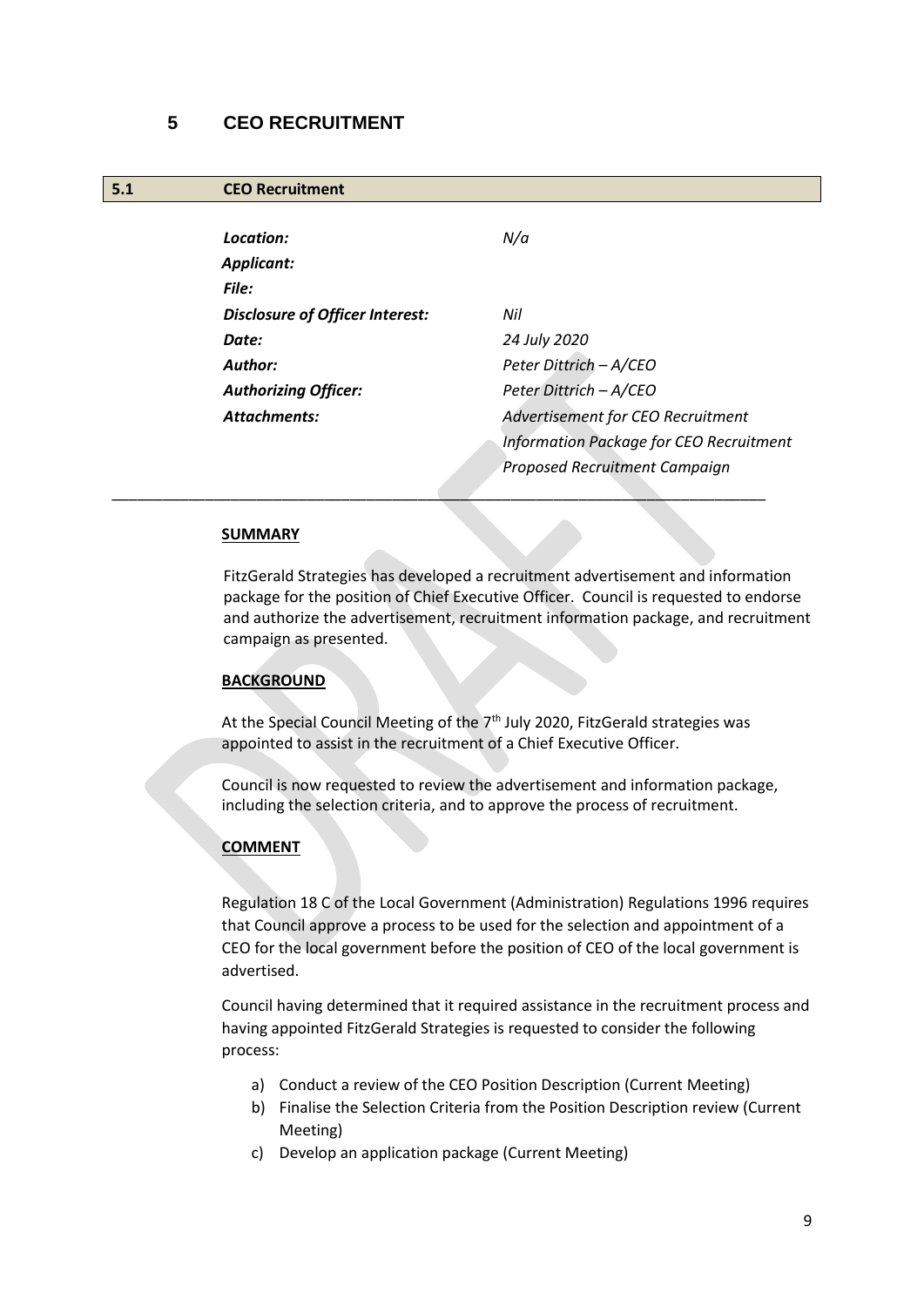- d) Finalise the salary range that the position will be publicly advertised as required under LG Act
- e) Set the term of the contract to 3 years
- f) Finalise the advertisement for the position and the range of advertising to be undertaken in newsprint and on-line formats
- g) Advertising of position The recruitment consultant will coordinate and conduct the advertising of the position including conducting an extensive executive search to identify potential candidates and invite them to apply, answer any enquiries from prospective applicants and receive applications
- h) Refine a longer list of applicants to be finalized with Councillor participation into a short-list for interview of candidates who meet the selection criteria
- i) Develop an appropriate list of questions and a process for interview in consultation with Council
- j) Coordinate interviews including preliminary interviews if required
- k) Arrangement of final interviews and presentations to Council
- l) Arranging/conducting psychometric testing if required by Council
- m) Conducting checks on the preferred candidate Referee and qualification checking, google search, industry feedback, medical and police clearances
- n) Finalise the draft contract of employment
- o) Briefing Council on the capabilities of the preferred candidate and facilitate Council's negotiation of renumeration package for successful candidate – Negotiating contract (at Council direction) with the preferred candidate
- p) Following Council selection of the preferred candidate, communicating offer of employment and informing unsuccessful applicants
- q) Finalising contract of employment
- r) Finalise selection report to Council
- s) Council Resolution to appoint new CEO

# **CONSULTATION**

FitzGerald Strategies

# **STATUTORY OBLIGATIONS**

Local Government (Administration) Regulations 1996: *18C. Selection and appointment process for CEOs The local government is to approve a process to be used for the selection and appointment of a CEO for the local government before the position of CEO of the local government is advertised.*

## **POLICY IMPLICATIONS**

Nil

## **BUDGET/FINANCIAL IMPLICATIONS**

Provided for in the draft 2020/21 Budget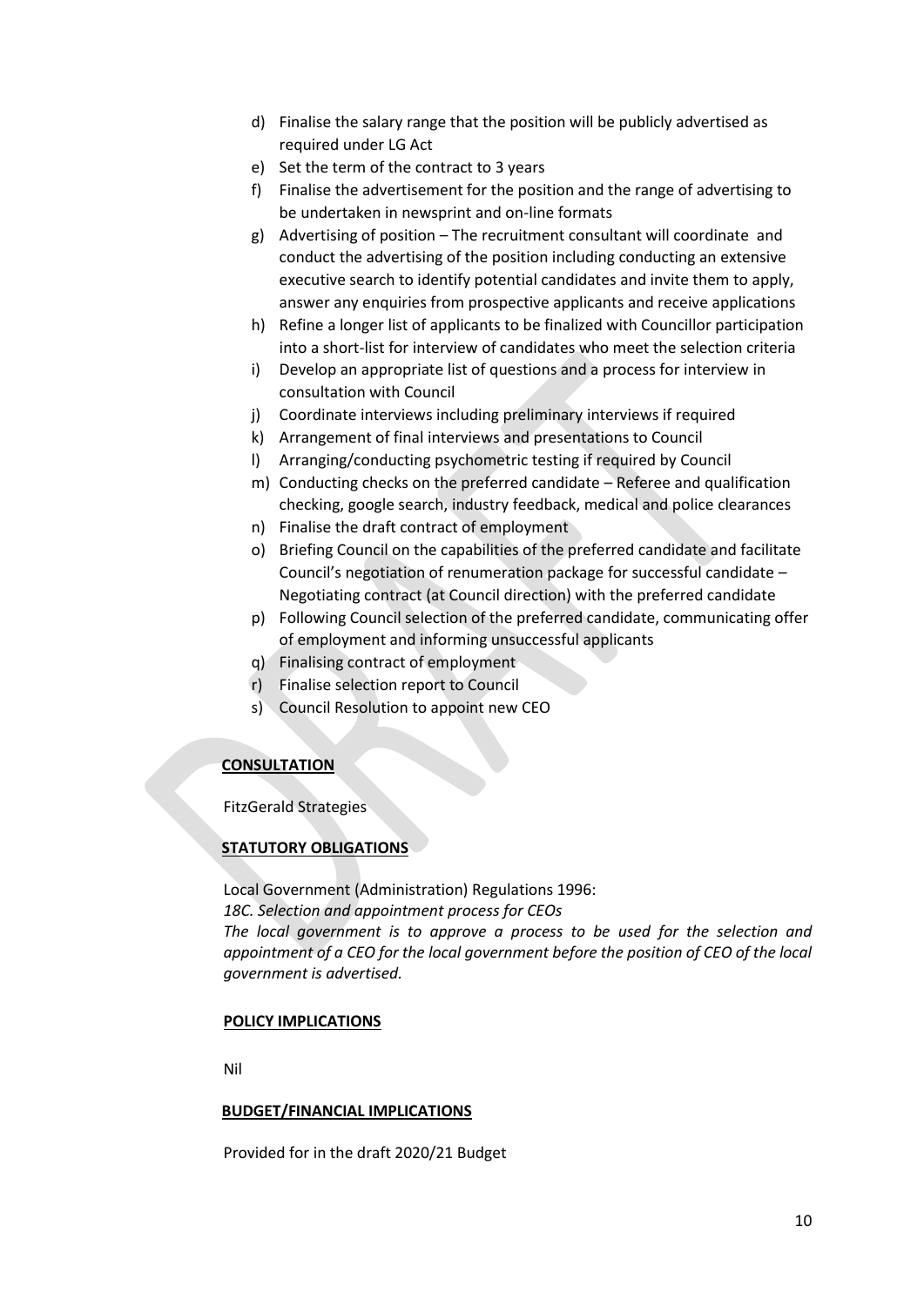#### **STRATEGIC IMPLICATIONS**

Nil

## **SUSTAINABILITY IMPLICATIONS**

- ➢ **Environmental**
	- There are no known significant environmental issues.
- ➢ **Economic**

There are no known significant economic issues.

➢ **Socia**l There are no known significant social issues.

#### **VOTING REQUIREMENTS**

Simple majority.

## **OFFICER RECOMMENDATION ITEM – 5.1**

That Council:

- 1. In accordance with Regulation 18C of the Local Government (Administration) Regulations), approves the following process to be used for the selection and appointment of a new CEO:
	- a) Conduct a review of the CEO Position Description (Current Meeting)
	- b) Finalise the Selection Criteria from the Position Description review (Current Meeting)
	- c) Develop an application package (Current Meeting)
	- d) Finalise the salary range that the position will be publicly advertised as required under LG Act
	- e) Set the term of the contract to 3 years
	- f) Finalise the advertisement for the position and the range of advertising to be undertaken in newsprint and on-line formats
	- g) Advertising of position The recruitment consultant will coordinate and conduct the advertising of the position including conducting an extensive executive search to identify potential candidates and invite them to apply, answer any enquiries from prospective applicants and receive applications
	- h) Refine a longer list of applicants to be finalized with Councillor participation into a short-list for interview of candidates who meet the selection criteria
	- i) Develop an appropriate list of questions and a process for interview in consultation with Council
	- j) Coordinate interviews including preliminary interviews if required
	- k) Arrangement of final interviews and presentations to Council
	- l) Arranging/conducting psychometric testing if required by Council
	- m) Conducting checks on the preferred candidate Referee and qualification checking, google search, industry feedback, medical and police clearances
	- n) Finalise the draft contract of employment